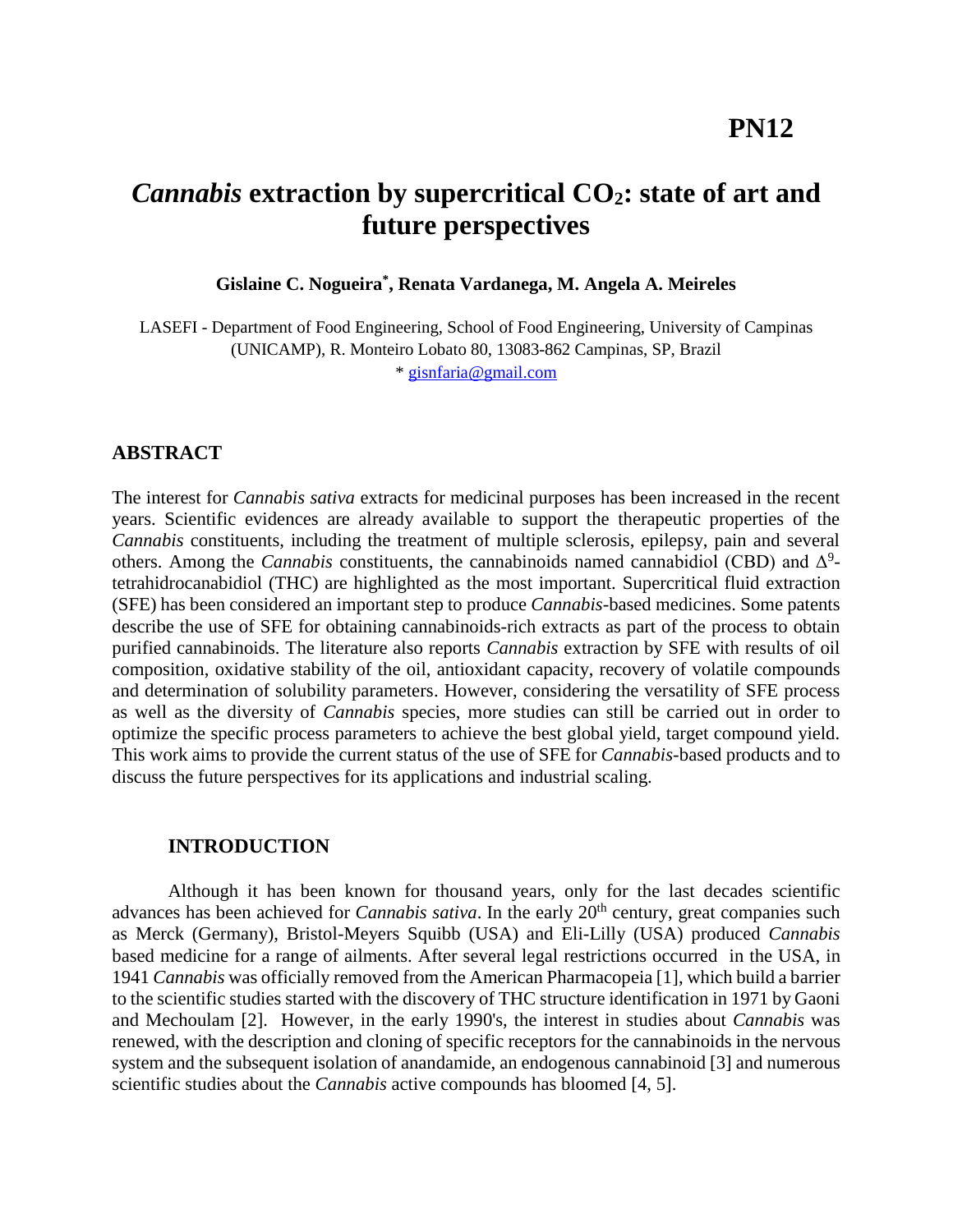*Cannabis sativa* contains hundreds of chemical compounds produced by secondary metabolism including cannabinoids, terpenes and phenolic compounds, each one with potential interesting biological properties [\[6\]](#page-6-1). The term cannabinoid is traditionally used for the compounds with effect related to the cannabinoids receptors (CB1 and CB2). However, the cannabinoids can be further classified as: endocannabinoids to denominate non-vegetal substances of natural origin; phytocannabinoids to denominate the natural cannabinoids from vegetable matrices; and synthetic cannabinoids. Those cannabinoids include compounds that activate or inhibit cannabinoids receptors, reception and/or degradation inhibitors that increases endogenous cannabinoids levels, allosteric modulators which can fine regulates the receptors and standardized extracts containing phytocannabinoids [\[5\]](#page-6-0).

The major phytocannabinoids, THC  $(\Delta^9$ -tetrahidrocanabidiol) and CBD (cannabidiol) have been studied and tested. THC is already well-known for its psychotropic effects, however, daily intake therapeutic doses are possible at 30 mg THC, which may cause some adverse reaction but at the same level as other regular medicine such as benzodiazepine derivatives and other more serious reactions as the associated to abstinence crises with 5-6 times higher doses (150-180 mg THC/day). CBD is the most promising of the class of phytocannabinoids which are not psychotropic. It has been successfully tested and evidenced to exert multiple pharmacological effects via different mechanisms. Therapeutic effects of CBD includes treatment for psychosis, epilepsy, anxiety and insomnia, neuroprotection and neurodegenerative diseases, including Parkinson´s, Alzheimer´s and Huntington´s, cerebral and myocardial ischemia [\[6,](#page-6-1) [7\]](#page-6-2).

Most of the research on cannabinoids therapeutic effects came up from the reports from *Cannabis* smokers to self-medicate for several aims, a method called reverse drug discovery. Initially, cannabinoids were synthetized, for example, Dronabinol – a THC synthetic version – which was tested and used treat appetite loss in AIDS patients and relieve of nausea associated to chemotherapy. Nowadays, based on evidences that the combination of different cannabinoids may present superior therapeutic effects the great interest came to be the phytocannabinoids with two basic approaches: (1) activate or suppress the primary target CB1 and CB2 or (2) turn phytocannabinoids into drugs [\[8\]](#page-6-3). The great challenge of *Cannabis*-based medicine use is the balance between its benefic therapeutic use and the adverse reaction, which has been observed by prolonged use at high doses [\[5\]](#page-6-0).

Beyond medicinal use of *Cannabis*-based products, there is a wild range of recreational purposes as well. Actually, with the legalization of *Cannabis* use in many countries in the world, great businesses have been developed nowadays. Recently, the second-biggest stock exchange in the world has given one *Cannabis* company the stamp of approval, bringing the industry of *Cannabis* out of the shadows and making it mainstream once for all [\[9\]](#page-6-4).

Today, *Cannabis*-based products obtained by supercritical CO<sub>2</sub> have saturated almost every major market from consumables to pre-filled vaporizers to dabbing products and isolates. The world of *Cannabis* extraction has benefited greatly from the adoption of this technology, and no doubt, the future of CO<sup>2</sup> extraction technology will be positively impacted by its contributions to the *Cannabis* community. In this sense, this work aims to provide the current status of the use of SFE for *Cannabis*-based products and to discuss the future perspectives for its applications and industrial scaling.

#### *Cannabis* **EXTRACTION BY SUPERCRITICAL CO<sup>2</sup>**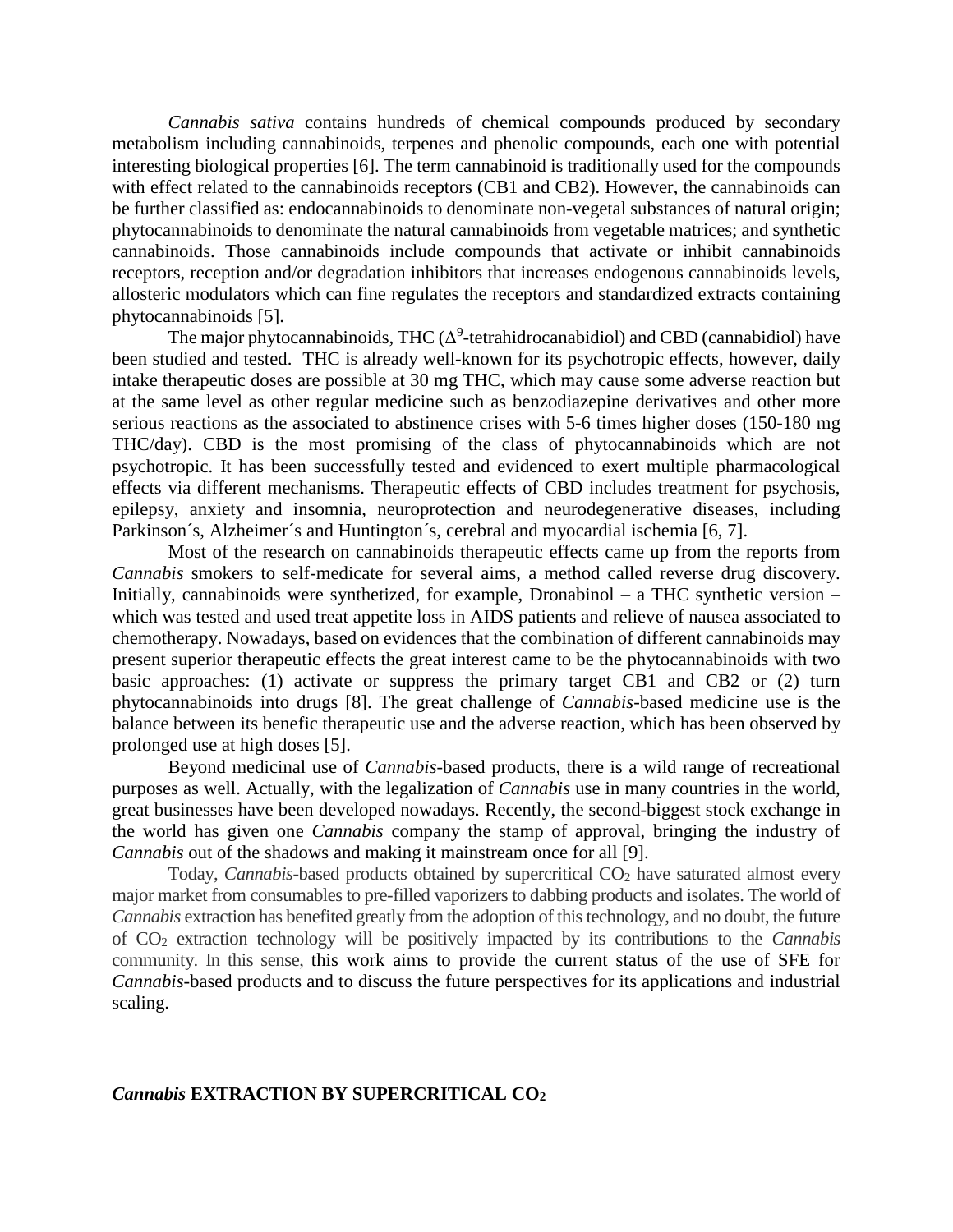Phytocannabinoids are lipid-soluble chemicals present in the resin secreted from trichrome that are abundantly produced by female plants of the *Cannabis sativa* herb. All phytocannabinoids are uniquely found in *Cannabis*, with the total number of identified currently reported as over 100 [\[10\]](#page-6-5). From a pharmacochemical perspective, whilst THC and CBD have pentyl side chains, major homologues are  $\Delta^9$ -tetrahydrocannabivarin ( $\Delta^9$ -THCV) and cannabidivarin (CBDV) respectively, with propyl side-chains, derived from cannabigerovarin (CBGV). Despite only small differences in chemical structure, these compounds appear to exhibit markedly different pharmacological properties. Other phytocannabinoids, such as cannabinol (CBN), are considered to be oxidation products.

Considering the non-polar nature of the cannabinoids, extractions of such compounds from natural plants have been carried out by employing organic solvents. However, there is some safety concern about those techniques, especially when the product will be used for human consumption [\[11\]](#page-6-6). An alternative extraction method that have also been used for the *Cannabis* extraction is the supercritical  $CO_2$  extraction (SFE-CO<sub>2</sub>) [\[12\]](#page-6-7), because its unique features, with special attention to its selectivity for non-polar compounds and as an environmentally friendly and sustainable processes [\[13\]](#page-6-8).

SFE-CO<sup>2</sup> has been applied to *Cannabis* by several authors, who reported extraction from different parts of the plant, such as: seed [\[12,](#page-6-7) [14-18\]](#page-6-9), leaves and buds [\[19\]](#page-6-10) or flowers [\[20\]](#page-6-11) (Table 1). As demonstrated in Table 1, other non-polar compounds beyond cannabinoids are also the focus of research, where results on oil composition [\[12,](#page-6-7) [16\]](#page-6-12), oxidative stability of the oil [\[21\]](#page-6-13), antioxidant activity [\[17\]](#page-6-14) and volatile compounds recovery [\[20\]](#page-6-11) has been reported. *Cannabis* seed oil is considered to be one of the best nutritional oil for health because it contains two polyunsaturated essential fatty acids from the "omega-6" family and α-linoleic from the "omega-3" family – which usually account for approximately 50-70% and 15-25%, respectively, of the total seed fatty acid content [\[14\]](#page-6-9).

| Material           | Pressure | Temperature      | $CO2$ flow               | Feed | <b>Bioactive</b>                     | Ref    |
|--------------------|----------|------------------|--------------------------|------|--------------------------------------|--------|
|                    | (bar)    | $\rm ^{\circ}C)$ | (kg/h)                   | (g)  | Compound                             |        |
| Seed               | 300-400  | $40 - 80$        | 10                       | 300  | fatty acids                          | $[12]$ |
| Seed               | 300-400  | $40 - 60$        | 1.94                     | 100  | chlorophyll,<br>carotene, tocopherol | $[16]$ |
| Seed               | 250-350  | $40 - 60$        | 0.3                      | 15   | tocopherol                           | $[15]$ |
| Seed               | 300      | 40               | 0.3                      | 15   | fatty acids                          | [14]   |
| Flower             | 100-140  | 40               | 3                        | 150  | volatile                             | [20]   |
| Flower             | 220      | 60               | $\overline{\phantom{0}}$ | 20   | cannabinoids                         | $[22]$ |
| Flower             | 230      | 40               | 6                        | 45   | cannabinoids                         | $[23]$ |
| Leaves and<br>buds | 170-340  | 55               | 12                       | 500  | cannabinoids                         | [24]   |

**Table 1**. Examples of conditions used for extraction of *Cannabis sativa L* by supercritical CO2.

Da Porto et al  $[12, 14, 21]$  $[12, 14, 21]$  $[12, 14, 21]$  $[12, 14, 21]$  $[12, 14, 21]$  have been developed interesting studies about SFE-CO<sub>2</sub> of *Cannabis* aiming to recover the oil from the seeds. These authors optimized process parameters temperature, pressure and solvent to feed ratio and obtained the highest oil yield of 22% corresponding to 72% recovery at 80 °C and 300 bar. This process condition also resulted the highest oxidation stability [\[12\]](#page-6-7). In another approach, response surface methodology (RSM) was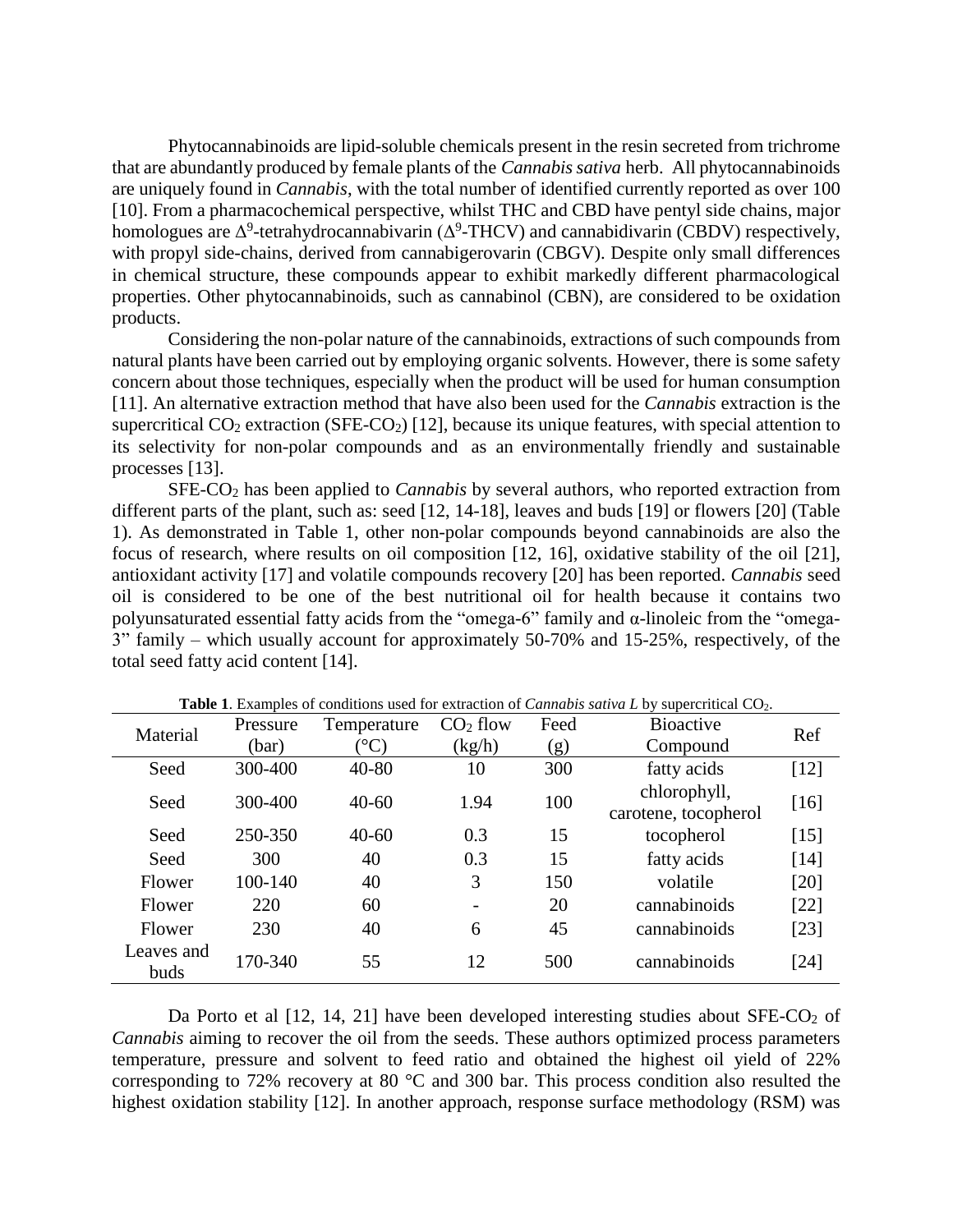used to optimize temperature, pressure and particle diameter conditionsregarding the oil extraction and stability. In this case, the highest oil yield  $(21.5%)$  was obtained when the SFE-CO<sub>2</sub> was carried out at 40 °C, 300 bar and 0.71 mm of particle size, while the maximum oil oxidation stability was obtained at 60 °C, 250 bar and 0.83 mm. [\[21\]](#page-6-13).

The effect of ultrasound pre-treatment of *Cannabis* seeds on the SFE-CO<sub>2</sub> was also studied by Da Porto, [Natolino](#page-6-9) and Decorti [14]. They observed that the maximum oil yield (24%) was obtained after 10 min of ultrasonic pre-treatment, however, the fatty acid composition of the oil was not significantly affected by the pre-treatment. *Cannabis* inflorescences were extracted by SFE-CO<sub>2</sub> at 40  $^{\circ}$ C and 100 bar followed by fractionation of the extract using two separators operating at Sep 1: 25 °C and 70 bar; Sep 2: 50 bar and 15 °C. Under these operating conditions, cuticular waxes were collected in the first separator and 100% of volatile compounds in the second.

Although cannabinoids are still the most valuable targets, at least considering therapeutic properties which might enable its production over several countries around the world,  $SFE-CO<sub>2</sub>$ applied to drug-type *Cannabis* is still scarce in the scientific literature.

Perrotin-Brunel et al [\[23,](#page-6-17) [25-27\]](#page-7-0) performed a great study about the sustainable production of cannabinoids with SFE-CO2. Firstly, the authors determined the solubility of THC [\[26\]](#page-7-1), CBN [\[27\]](#page-7-2) CBD and CBG (cannabigerol) [\[25\]](#page-7-0) in supercritical  $CO<sub>2</sub>$  and observed that the solubility of the different cannabinoids in supercritical  $CO_2$  increases at 53 °C in the following order: THC <  $CBG < CBD < CBN$ . Based on the solubility parameters, the authors explored the cannabinoids extraction and isolation by  $SFE-CO<sub>2</sub>$  and concluded that this process is superior to the conventional techniques (extraction with organic solvents) regarding the both ecological and economic point of view [\[23\]](#page-6-17). The THC yield (98%) was obtained at 40  $^{\circ}$ C and 230 bar using a CO<sub>2</sub> flow rate of 100 g/min and solvent to feed ratio of 400:1 [\[23\]](#page-6-17). The authors also suggested a two-steps process to selectively extract minor cannabinoids (CBN, CBD and CBG) in a first step at low pressure  $(150$ bar), and THC in a second step at higher pressure  $(200 \text{ bar})$ .

A most recent study conducted by [Rovetto](#page-6-18) and Aieta [24] reported the evaluation of different *Cannabis* strains (with different cannabinoids content) exploring the effects of pressure, extraction time and ethanol as co-solvent over the THC concentration of the extracts and overall process yield. The best extraction conditions selected by the authors were 55 °C and 340 bar. They also observed that by applying pulses of 5% of co-solvent (ethanol) it was possible to reduce the solvent to feed ratio from 40 to 12. However, the use of ethanol enables the co-extraction of other compounds, such as chlorophyll.

Regardless of the rising popularity and usage of  $SFE-CO<sub>2</sub>$ , the scientific literature about the SFE-CO<sup>2</sup> of *Cannabis* is relatively recent and there is very limited reported information about the efficiency of the SFE-CO<sup>2</sup> for *Cannabis*. However, Figure 1 present the number of publications found for the search using the keywords "cannabis" and "extraction" along the last 30 years, where it is evident the increasing interest in the subject, which means that more achievements related to the process design and optimization may are coming soon. It is still necessary to evaluate the parameters in order to determine the scaling up process as well as to evaluate the economic and environmental impacts of the process.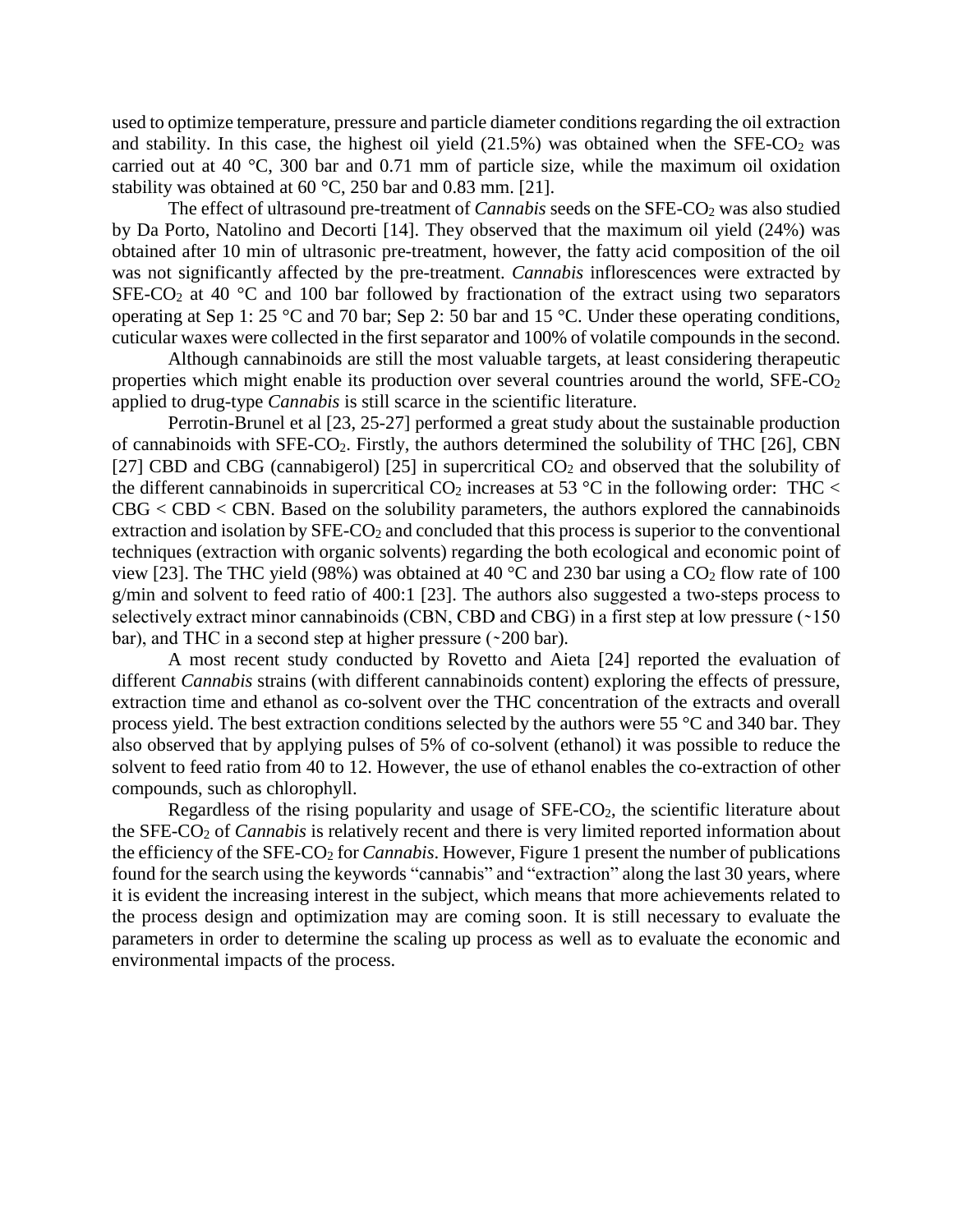

**Figure 1:** Number of publications resulted from the search using the keywords "cannabis" and "extraction" for the period 1988-2017. Bases consulted: Web of Science and Scopus.

#### **Industrial applications**

Despite the scarce results reported in literature,  $SFE-CO<sub>2</sub>$  has been used to produce *Cannabis*–based products worldwide. Actually, according to specialized *Cannabis* market magazines, one of the big trends for the *Cannabis* industry is extracted products, which are used to provide alternatives to smoking or vaping cannabis flower, including edibles and concentrates. In some markets, the share of flower has declined to 50% with these derivatives making up the balance [\[28\]](#page-7-3). SFE-CO<sub>2</sub> has proved to be one of the most versatile and safest methods of producing *Cannabis* concentrates despite the lack of scientific information on optimized processes [\[29\]](#page-7-4), which can be due to its unique features, such as:

- $\bullet$  As far as non-polar solvents are concerned,  $CO<sub>2</sub>$  is among the safest. In fact, the FDA has labelled  $CO<sub>2</sub>$  safe for industrial extractions, making it a much less controversial solvent than petroleum based hydrocarbons such as butane or propane.
- $\bullet$  The conditions that allow CO<sub>2</sub> to change from a fluid state to a supercritical state can occur without having to exceed temperatures above 31 °C, meaning there is less risk of compromising the natural volatile compounds found in *Cannabis.*
- $\bullet$  The CO<sub>2</sub> solvent power is tunable with the operating conditions, allowing the fractionation of the many different types of biomolecules available in *Cannabis* strains, including the cannabinoids fractionation as well as terpenes and other compounds.

A quick look on the patents survey shows a quite higher number of results for *Cannabis* extraction by SFE-CO<sup>2</sup> compared to the scientific ones. This great industrial interest in *Cannabis*-based products can be a possible explanation for why *Cannabis* extraction processes optimization are not widely published in the open literature [\[30-37\]](#page-7-5). The patented processes stablish not only  $SFE-CO<sub>2</sub>$  as the main objective, but most of them report it as an important part of the whole process, which is the case of medicinal products that use purified compounds as active principle. Another aspect of the patented processes is that several of them perform the winterization step after the  $SFE-CO<sub>2</sub>$  to remove the waxes from the extract. Winterization is a really time consuming step that consists of mixing the extract with ethanol. This mixture is cooled and held for precipitating the waxes. Finally, the precipitated is removed from the extract by filtration.

An example is one of the process patented by GW Pharma, a big player in the *Cannabis* market*.* Its process describes the obtaining of crude extract by  $SFE-CO<sub>2</sub>$  at subcritical conditions (10 °C and 60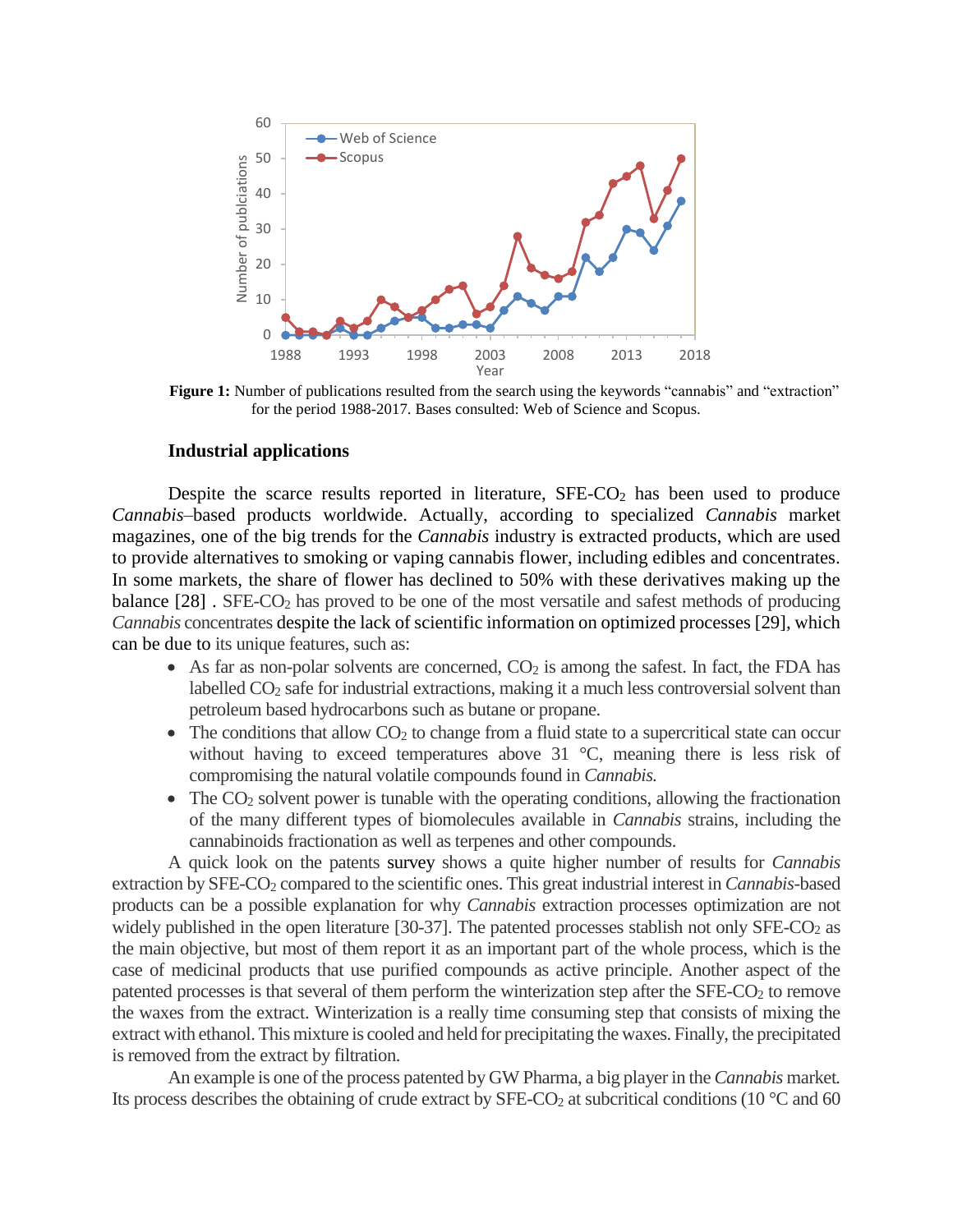bar). The extraction process takes approximately 8 hours with a  $CO<sub>2</sub>$  flow rate of 1250 kg/h for a batch size of 60 kg. Subsequently, the winterization step is performed for removing the waxes from the extract. The winterization step takes approximately 48 hours. Finally, a semi-solid, viscous and brown extract containing 60% of cannabinoids. In this case, the inventors preferred to operate the extraction process at subcritical conditions to reduce the waxes content in the extract and, thus, improve the efficiency of the winterization step. However, as it can be observed, the whole process still very time consuming.

#### **FUTURE PERSPECTIVES**

Despite the advances in the *Cannabis*-based products field, some challenges need to be overcame to enable its full development, including not only aspects related to the SFE-CO<sup>2</sup> process itself, but to the raw materials too.

Although the regulatory issues still are a considerable barrier in many countries around the world, the discussion about the *Cannabis* regulation is hot and the tendency points at the relaxation to allow the medicinal use of *Cannabis* products. While some countries have allowed even the recreational use of *Cannabis* (as Uruguay, for example) several others keep strict laws, which may difficult the development of the *Cannabis* market.

Regarding the development of SFE-CO<sup>2</sup> process for *Cannabis* application, although it has already been commercially used, there are some concerns related to this industry that are similar to those faced by any other plant material. Among them, it is necessary to improve the knowledge on scaling up, economic and environmental assessment of the processes to effectively demonstrate the advantages of the compressed fluid technologies compared to the conventional [13]. In the current context, the warmed *Cannabis* market can accelerate the development of SFE-CO<sub>2</sub> for this application in principle, which can be further spread to other related plant materials. Considering the potential of *Cannabis* plant, the design of biorefinery platforms based on it could be a very promising perspective.

### **CONCLUSION**

*Cannabis*-based products are already a case of success of SFE-CO<sub>2</sub> application, since it is a plant material full of non-polar compounds and SFE-CO<sub>2</sub> process is used with relatively good yields. The obtained products can be explored even for medicinal purpose or other commercial interest, always with a high added-value. The added-value of these products seems to be high enough to spare minimum details concerning improving the productivity or avoid losses even if the extraction is only a part of the whole production. Despite of this, there is still some work to do to improve process productivity, environmental and economics and, consequently to achieve the best goals.

#### **REFERENCES**

<span id="page-5-1"></span><span id="page-5-0"></span>[1] R.J. Strassman. Marihuana: The forbidden medicine, JAMA, 270 2878-2879, 1993. [2] Y. Gaoni, R. Mechoulam. Isolation and structure of .DELTA.+- tetrahydrocannabinol and other neutral cannabinoids from hashish, Journal of the American Chemical Society, 93 217-224, 1971. [3] B.R. Martin, R. Mechoulam, R.K. Razdan. Discovery and characterization of endogenous cannabinoids, Life Sciences, 65 573-595, 1999.

<span id="page-5-3"></span><span id="page-5-2"></span>[4] A.W. Zuardi. History of cannabis as a medicine: a review, Revista Brasileira de Psiquiatria, 28 153- 157, 2006.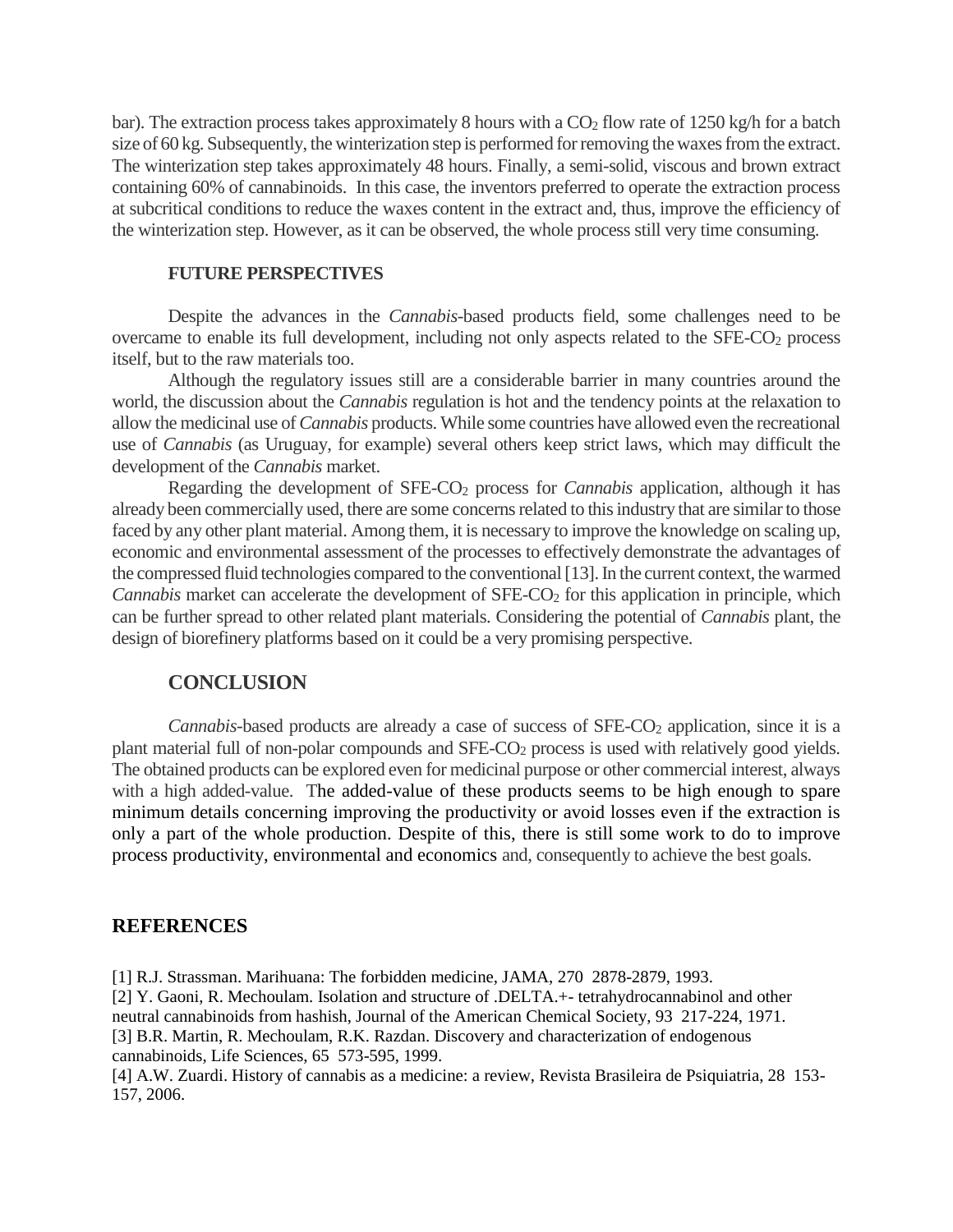<span id="page-6-0"></span>[5] F.A. Pamplona. Quais são e pra que servem os medicamentos à base de Cannabis?, Revista da Biologia, 2014.

<span id="page-6-1"></span>[6] S. Pisanti, A.M. Malfitano, E. Ciaglia, A. Lamberti, R. Ranieri, G. Cuomo, M. Abate, G. Faggiana, M.C. Proto, D. Fiore, C. Laezza, M. Bifulco. Cannabidiol: State of the art and new challenges for therapeutic applications, Pharmacology & Therapeutics, 175 133-150, 2017.

<span id="page-6-2"></span>[7] A.A. Izzo, F. Borrelli, R. Capasso, V. Di Marzo, R. Mechoulam. Non-psychotropic plant cannabinoids: new therapeutic opportunities from an ancient herb, Trends in Pharmacological Sciences, 30 515-527, 2009.

<span id="page-6-3"></span>[8] B. Owens. Drug development: The treasure chest, Nature, 525 S6, 2015.

<span id="page-6-4"></span>[9] R. DRUZIN. How Canada's Cronos Group Became the First Cannabis Producer on the US Stock Exchange, in: Leafly (Ed.), https:/[/www.leafly.com/news/health/how-canadas-cronos-group-became-the](http://www.leafly.com/news/health/how-canadas-cronos-group-became-the-first-cannabis-producer-on-the-us-stock-exchange)[first-cannabis-producer-on-the-us-stock-exchange,](http://www.leafly.com/news/health/how-canadas-cronos-group-became-the-first-cannabis-producer-on-the-us-stock-exchange) 2018.

<span id="page-6-5"></span>[10] A.J. Hill, C.M. Williams, B.J. Whalley, G.J. Stephens. Phytocannabinoids as novel therapeutic agents in CNS disorders, Pharmacology & Therapeutics, 133 79-97, 2012.

<span id="page-6-6"></span>[11] L.L. Romano, A. Hazekamp. Cannabis oil: chemical evaluation of an upcoming cannabis-based medicine, Cannabinoids, 1 1-11, 2013.

<span id="page-6-7"></span>[12] C. Da Porto, D. Decorti, F. Tubaro. Fatty acid composition and oxidation stability of hemp (Cannabis sativa L.) seed oil extracted by supercritical carbon dioxide, Industrial Crops and Products, 36 401-404, 2012.

<span id="page-6-8"></span>[13] M. Herrero, E. Ibañez. Green extraction processes, biorefineries and sustainability: Recovery of high added-value products from natural sources, The Journal of Supercritical Fluids, 2017.

<span id="page-6-9"></span>[14] C. Da Porto, A. Natolino, D. Decorti. Effect of ultrasound pre-treatment of hemp (Cannabis sativa L.) seed on supercritical CO2 extraction of oil, Journal of Food Science and Technology-Mysore, 52 1748-1753, 2015.

<span id="page-6-15"></span>[15] C. Da Porto, D. Voinovich, D. Decorti, A. Natolino. Response surface optimization of hemp seed (Cannabis sativa L.) oil yield and oxidation stability by supercritical carbon dioxide extraction, J. Supercrit. Fluids, 68 45-51, 2012.

<span id="page-6-12"></span>[16] K. Aladic, K. Jarni, T. Barbir, S. Vidovic, J. Vladic, M. Bilic, S. Jokic. Supercritical CO2 extraction of hemp (Cannabis sativa L.) seed oil, Industrial Crops and Products, 76 472-478, 2015.

<span id="page-6-14"></span>[17] S. Hong, K. Sowndhararajan, T. Joo, C. Lim, H. Cho, S. Kim, G.-Y. Kim, J.-W. Jhoo. Ethanol and supercritical fluid extracts of hemp seed (Cannabis sativa L.) increase gene expression of antioxidant enzymes in HepG2 cells, Asian Pacific Journal of Reproduction, 4 147-152, 2015.

[18] K. Tomita, S. Machmudah, A.T. Quitain, M. Sasaki, R. Fukuzato, M. Goto. Extraction and solubility evaluation of functional seed oil in supercritical carbon dioxide, The Journal of Supercritical Fluids, 79 109-113, 2013.

<span id="page-6-10"></span>[19] L.J. Rovetto, N.V. Aieta. Supercritical carbon dioxide extraction of cannabinoids from Cannabis sativa L, J. Supercrit. Fluids, 129 16-27, 2017.

<span id="page-6-11"></span>[20] C. Da Porto, D. Decorti, A. Natolino. Separation of aroma compounds from industrial hemp inflorescences (Cannabis sativa L.) by supercritical CO2 extraction and on-line fractionation, Industrial Crops and Products, 58 99-103, 2014.

<span id="page-6-13"></span>[21] C. Da Porto, D. Voinovich, D. Decorti, A. Natolino. Response surface optimization of hemp seed (Cannabis sativa L.) oil yield and oxidation stability by supercritical carbon dioxide extraction, The Journal of Supercritical Fluids, 68 45-51, 2012.

<span id="page-6-16"></span>[22] C. Citti, G. Ciccarella, D. Braghiroli, C. Parenti, M.A. Vandelli, G. Cannazza. Medicinal cannabis: Principal cannabinoids concentration and their stability evaluated by a high performance liquid chromatography coupled to diode array and quadrupole time of flight mass spectrometry method, Journal of Pharmaceutical and Biomedical Analysis, 128 201-209, 2016.

<span id="page-6-17"></span>[23] H. Perrotin-Brunel. Sustainable Production of Cannabinoids with Supercritical Carbon Dioxide Technologies, in, Technische Universiteit, Delft, Netherlands, 2011, pp. 216.

<span id="page-6-18"></span>[24] L.J. Rovetto, N.V. Aieta. Supercritical carbon dioxide extraction of cannabinoids from Cannabis sativa L, The Journal of Supercritical Fluids, 129 16-27, 2017.